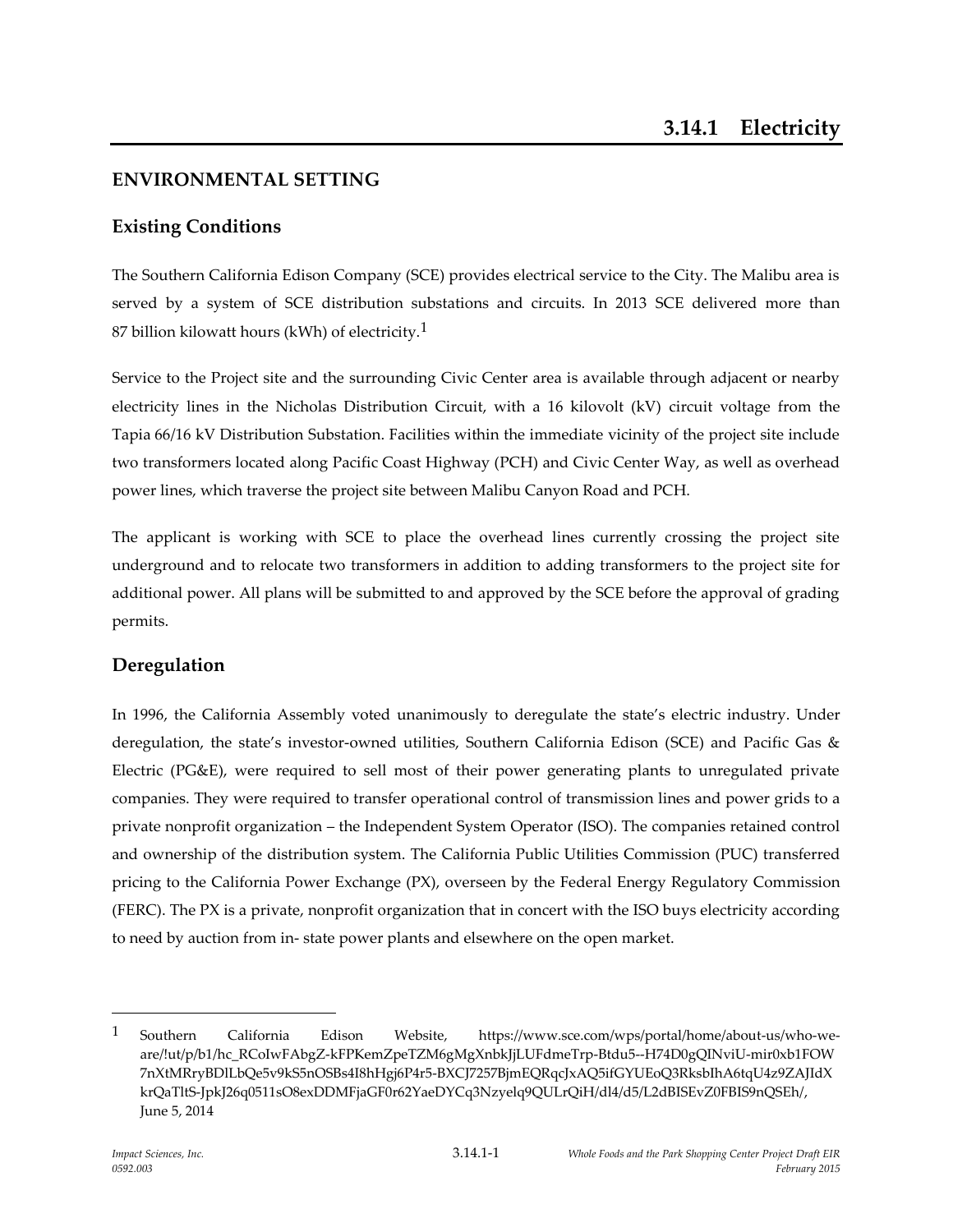Deregulation has led to a certain amount of instability in the available supply of electricity in California. Energy shortages led to rolling blackouts throughout the summer of 2000 in Southern California. New energy efficiency measures were developed in 2001 in response to the energy crisis of 2000.

### **Energy Conservation**

Energy consumption from new buildings in California is regulated by the state Building Energy Efficiency Standards, embodied in Title 24 of the California Code of Regulations. The efficiency standards apply to new construction of both residential and non-residential buildings and regulate energy consumed for heating, cooling, ventilation, water heating, and lighting. The building efficiency standards are enforced through the local building permit process. Local government agencies may adopt and enforce energy standards for new buildings, provided that these standards meet or exceed those provided in Title 24 guidelines. Examples of these guidelines are listed below:

- Roofing products installed in construction to take compliance credit for reflectance and emittance shall have a clear packaging label that lists the reflectance and emittance tested in accordance with ASTM Standards.
- Service water-heating systems of equipment must be equipped with automatic temperature controls capable of adjusting for the intended use.
- All exterior lighting of over 100 watts attached to buildings with air conditioning systems shall have source efficacy of at least 60 lumens per watt or be controlled by a motion sensor.

### **REGULATORY FRAMEWORK**

### **Federal**

### *Federal Energy Regulatory Commission*

On October 1, 1977, the Federal Energy Regulatory Commission (FERC) was created through the Department of Energy Organization Act, and FERC assumed the responsibilities of its predecessor, the Federal Power Commission. FERC's legal authority comes from the Federal Power Act of 1935, the Natural Gas Act (NGA) of 1938, and the Natural Gas Policy Act of 1992. It is an independent regulatory agency within the Department of Energy that:

- regulates the transmission and sale of natural gas for resale in interstate commerce;
- regulates the transmission of oil by pipeline in interstate commerce;
- regulates the transmission and wholesale of electricity in interstate commerce;
- licenses and inspects private, municipal, and state hydroelectric projects;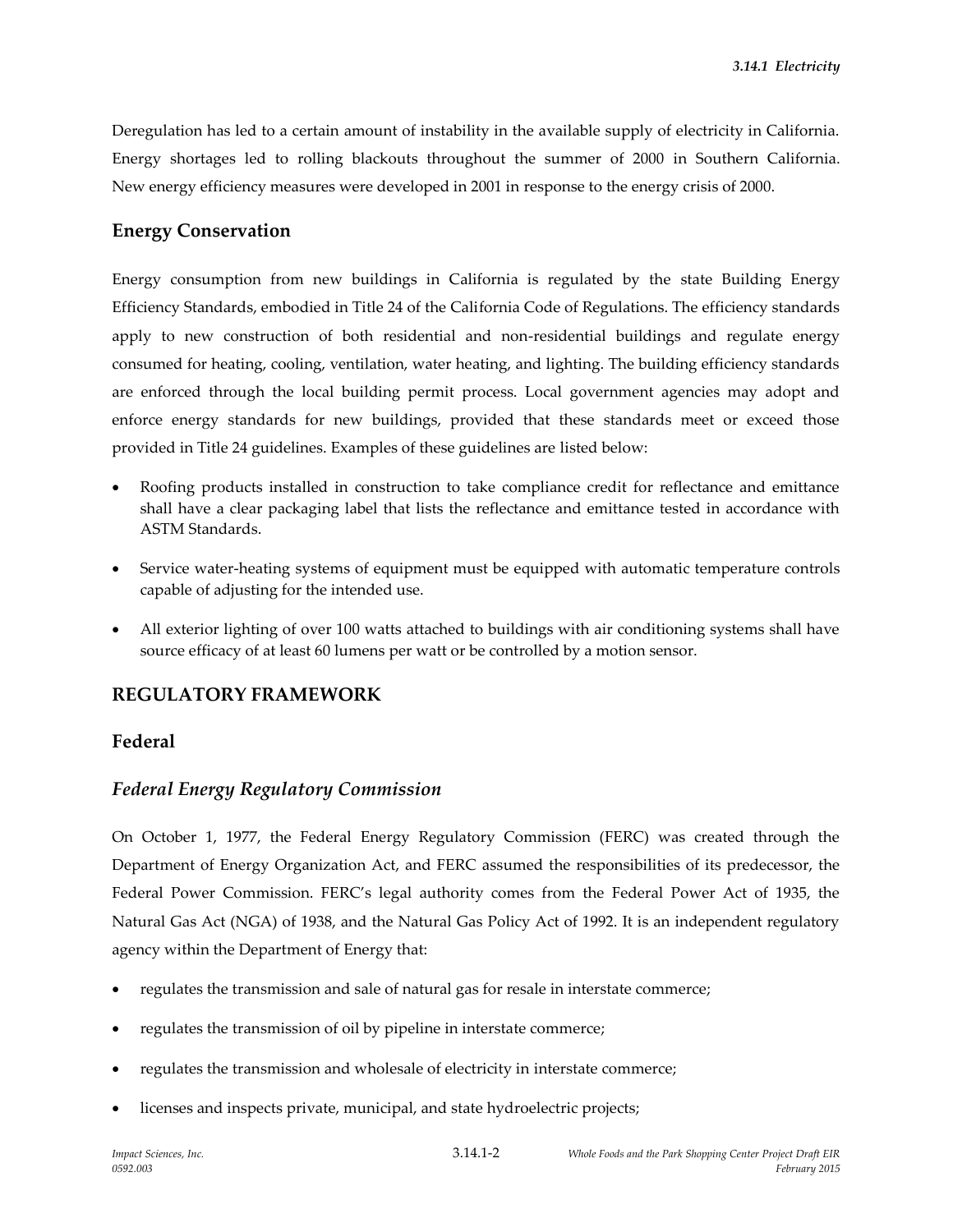- oversees environmental matters related to natural gas, oil, electricity, and hydroelectric projects;
- administers accounting and financial reporting regulations and conduct of jurisdictional companies; and
- approves site choices as well as abandonment of interstate pipeline facilities.

### **State**

## *California Building Energy Efficiency Standards*

Title 24, Part 6 of the California Code of Regulations, known as the Building Energy Efficiency Standards, was established in 1978 in response to a legislative mandate to reduce California's energy consumption. The standards are updated periodically to allow consideration and possible incorporation of new energy efficiency technologies and methods. After adoption of the California Energy Security and Reliability Act of 2000 (AB 970), the California Energy Commission produced changes to the Building Energy Efficiency Standards. In November 2003, the California Energy Commission adopted these updated standards. The California Building Standards Commission adopted the 2005 changes in July 2003, and the updated standards took effect on October 1, 2005. Included in this update were requirements identified under senate Bill 5X of 2001, part of which required the California Energy Commission to adopted energy efficiency standards for outdoor lighting. The 2013 Building Energy Efficiency Standards took effect on July 1, 2014 mandatory measures include:

- Duct sealing in all climate zones
- Residential Heating, ventilation, and air conditioning (HVAC) system improvements including fan power and airflow testing or return air to increase heating or cool air output by improving the return of flow air to the air handler.
- Require insulation on pipes 0.75 inch and larger
- Require 250 square feet of a solar ready zone on single-family roofs

Prescriptive measures include:

Reducing the U-factor<sup>2</sup> on high performance windows, to decrease the rate of heat loss

<sup>&</sup>lt;sup>2</sup> The rate of heat loss is indicated in terms of the U-factor (U-value) of a window assembly. The lower the U-factor, the greater a window's resistance to heat flow and the better its insulating properties.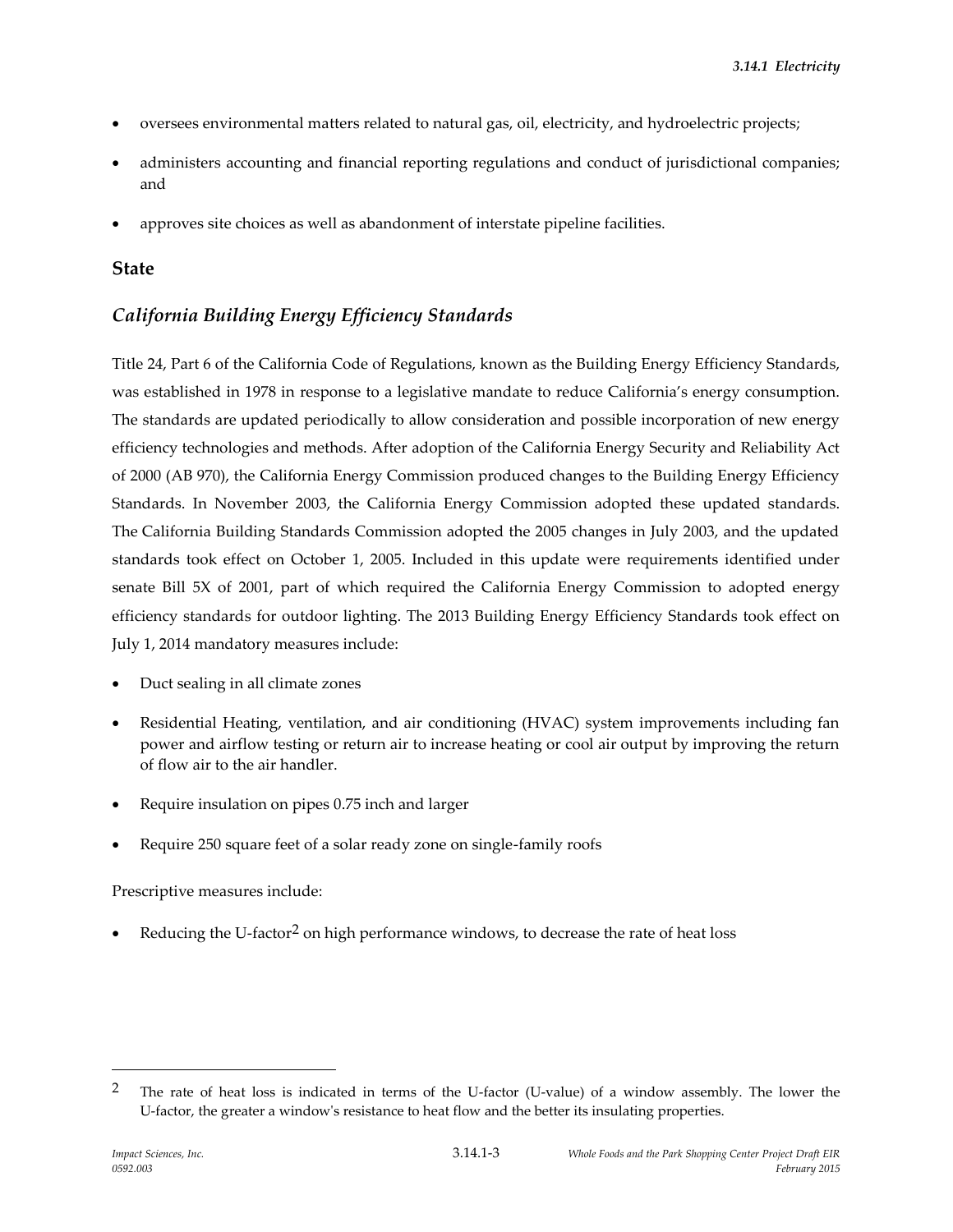- Increase the minimum standard for duct insulation for climate zones  $6<sub>2</sub>$ <sup>3</sup> 7, and 8, to reduce air leaking from ducts
- Adding Radiant Barrier<sup>4</sup> requirements to Climate Zones 3, and 5 through  $7^5$
- Requiring the installation of night ventilation $\delta$  systems
- Increasing wall insulation to R15/4 in all climate zones

### *California Independent System Operator*

The California Independent System Operator (CALISO) is a not-for-profit public-benefit corporation charged with operating the majority of California's high-voltage wholesale power grid. Balancing the demand for electricity with an equal supply of megawatts, the independent system operator (ISO) is the impartial link between power plants and the utilities that serve more than 30 million consumers. The ISO provides equal access to the grid for all qualified users and strategically plans for the transmission needs. CALISO was established in 1998 and operates the region's power grid and wholesale electric markets so as to:

- maintain reliable electric services;
- improve the efficiency of electric system operations, including the provision of open and nondiscriminatory access to the transmission facilities under its control; and,
- identify and promote new investments in transmission infrastructure in a coordinated, open, transparent, and participatory manner.

CALISO covers most of California and northern Baja California (Mexico). CALISO uses natural gas sources to supplement its marginal supply. Generating capacity in the summer of 2006 was 56,347 megawatts (MW) with a reserve capacity of 6,077 MW. CALISO's reserve margin in 2006 was 12 percent. CALISO's peak summer demand in 2006, 2007, 2008, and 2009 was 50,085 MW, 48,490 MW, 46,814, and 45,809, respectively.

In late July 2006, load records were set in regions covered by CALISO, Los Angeles Department of Water and Power, and Sacramento Municipal Utility District. A severe heat wave resulted in 100+ degree

 $3$  A small portion located in the central eastern area of California is located within Climate Zone 6. No portions of California are located in Climate Zones 7 or 8.

<sup>&</sup>lt;sup>4</sup> Radiant barriers are installed in homes, usually in attics to primarily to reduce summer heat gain and reduce cooling costs. The barriers consist of a highly reflective material that reflects radiant heat rather than absorbing it.

<sup>5</sup> California is comprised of the following Climate Zones: 2, 3, 4, (marine and non-marine), 5 and 6.

 $6$  Night ventilation systems keep windows and other passive ventilation openings closed during the day, but open at night to flush warm air out of the building and cool thermal mass for the next day.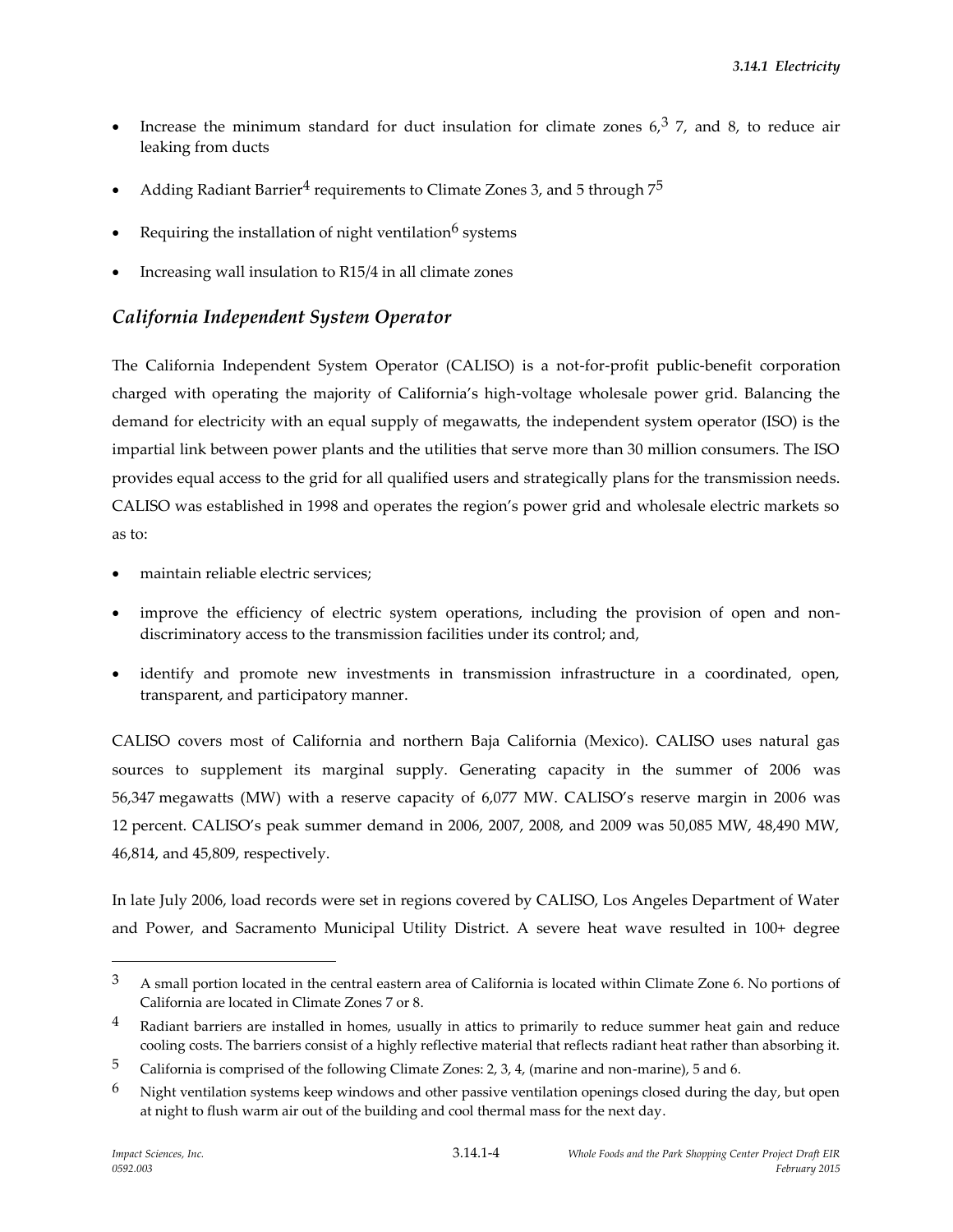temperatures over most of the state, with some areas topping 110 degrees. California's utilities, CALISO, and state officials urged consumers to conserve. CALISO declared a Stage 2 Emergency (calling for conservation) on July 24th when operating reserves dropped below 5 percent, which allowed CALISO to direct participating utilities to curtail non-firm load and customers on interruptible programs. Conservation efforts, curtailed load, and distribution system outages kept peak load under the 52,000 MW that CALISO anticipated that day, with the peak reaching  $50,270$  MW on July 24<sup>th</sup>. No curtailment of non-firm load was needed. The proposed project is located in CALISO zone SP-15.

#### *California Public Utilities Commission*

The California Public Utilities Commission (PUC) regulates privately owned telecommunications, electric, natural gas, water, railroad, rail transit, and passenger transportation companies, in addition to authorizing video franchises. Among the PUC's goals for energy regulation are: to establish service standards and safety rules, authorize utility rate changes, oversee markets to inhibit anti-competitive activity, prosecute unlawful utility marketing and billing activities, govern business relationships between utilities and their affiliates, resolve complaints by customers against utilities, implement energy efficiency and conservation programs and programs for the low-income and disabled, oversee the merger and restructure of utility corporations, and enforce The California Environmental Quality Act (CEQA) for utility construction.

#### **Local**

#### *City of Malibu General Plan*

The City's General Plan is primarily a policy document that sets goals concerning the community and gives direction to growth and development. In addition, it outlines the programs that were developed to accomplish the goals and policies of the General Plan. The Plan's Conservation Element serves as a guide for the conservation, protection, restoration, management, development, and appropriate and responsible utilization of the City's utilities. The Conservation Element includes goals and policies pertaining to electricity service including educating the community on the importance of energy conservation, encouraging state of the art energy efficiency standards for all new construction, protecting solar access and encouraging the use of solar and other non-polluting renewable energy sources. The Conservation Element includes the following goals and policies pertaining to the proposed project and energy resources: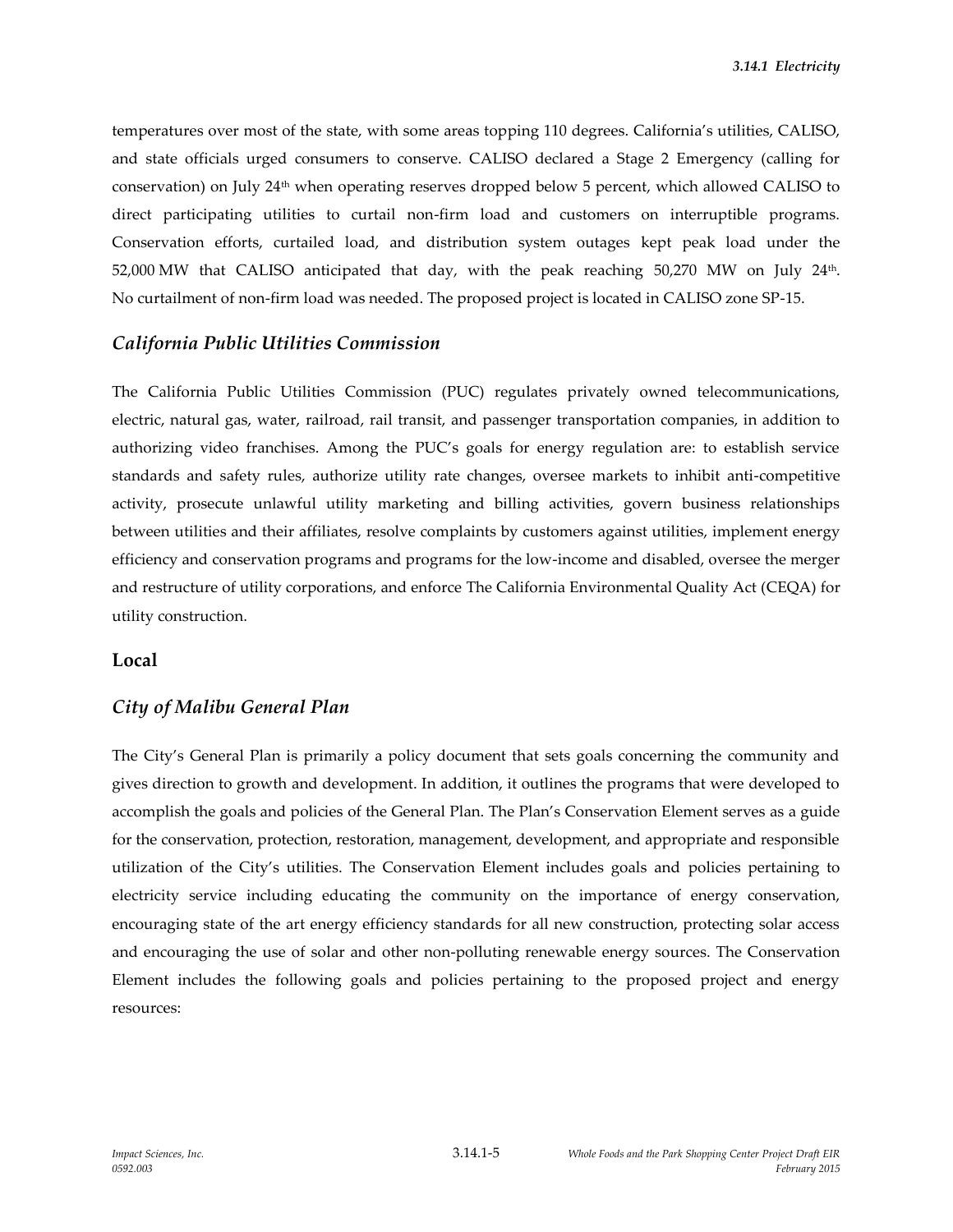| <b>CON Goal 3:</b>      | Energy conserved.                                                                                           |
|-------------------------|-------------------------------------------------------------------------------------------------------------|
| CON Policy 3.1.1:       | The City shall educate the community regarding the importance of and<br>techniques for energy conservation. |
| CON Policy 3.1.2        | The City shall encourage state-of-the-art energy efficiency standards for all new<br>construction design.   |
| CON Policy 3.1.3        | The City shall protect solar access.                                                                        |
| <b>CON Policy 3.1.4</b> | The City shall encourage the use of solar and other non-polluting, renewable<br>energy sources.             |

### **PROJECT DESIGN FEATURES**

Several sustainable design features are included in the proposed project's design to decrease the project's electricity consumption. Landscape features include green walls and mature trees to provide shade and reduce the heat island effect and the need for air conditioning. Bicycle parking, electrical vehicle charging stations, and walkways will reduce energy usage and air pollution from vehicle trips. High efficiency systems including filtration, air conditioning would be installed, and ENERGY STAR windows and appliances. Lighting features would include LED lighting where applicable, daylight sensor controls, lighting occupancy sensors, and bi-level<sup>7</sup> lighting controls in parking areas.

### **ENVIRONMENTAL IMPACTS**

### **Thresholds of Significance**

The following thresholds for determining the significance of impacts related to electricity were taken from the City of Malibu General Plan EIR. Impacts to electricity are considered significant if the proposed project would:

- result in activities which use large amounts of electricity or which use electricity in a wasteful manner, or
- result in an increased demand for electricity which exceeds either the existing supply or capacity of the infrastructure (or financially feasible infrastructure that could be developed) required to service additional demand and/or equipment (electric lines and substations, etc.), or
- alter the nature of demand for electricity services causing increased costs or service delivery limitations.

<sup>7</sup> Bi-level controls switch lighting between a high and low setting rather than on or off.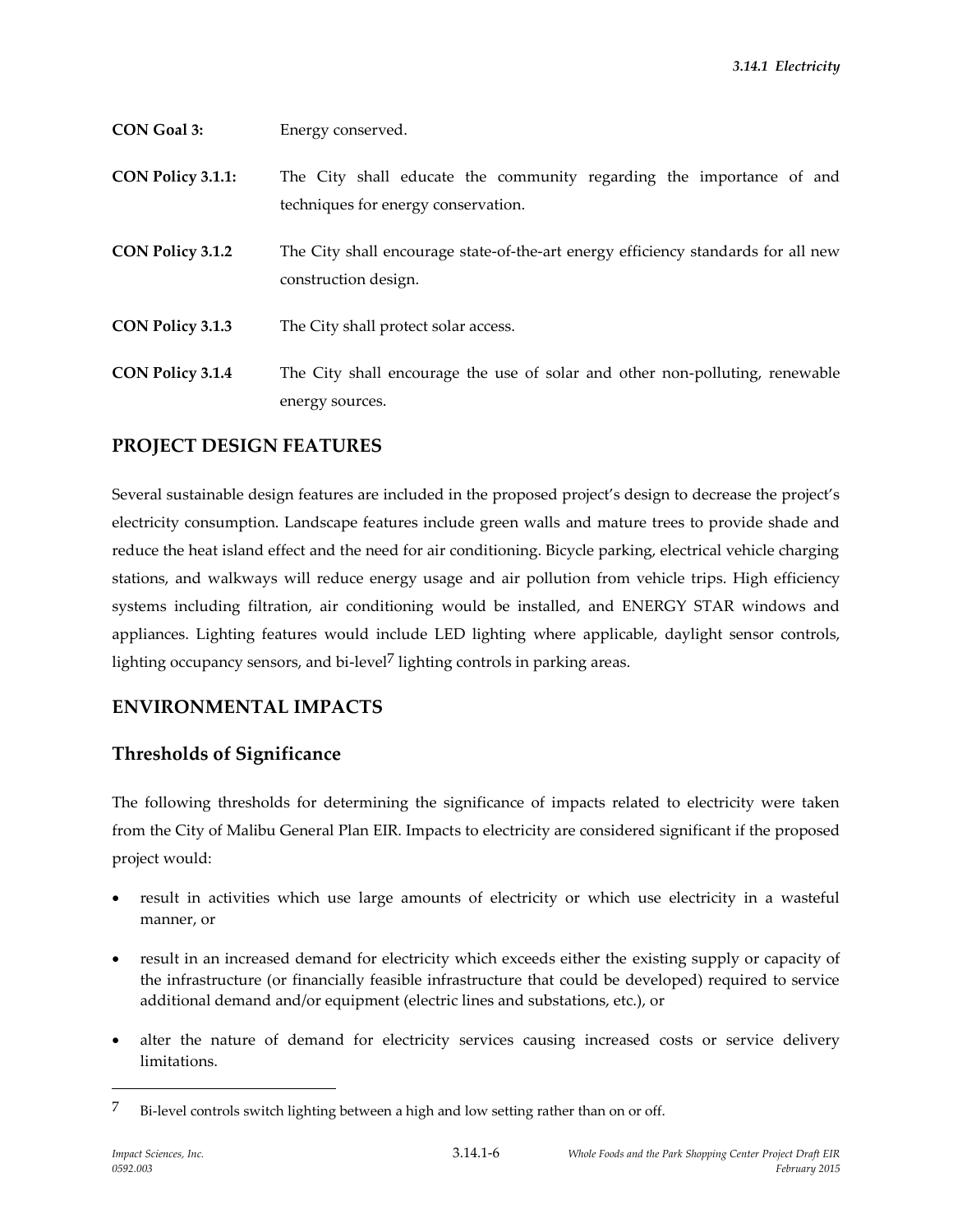*3.14.1 Electricity*

#### **Impact Analysis**

- **Threshold 3.14.1-1 Result in activities which use large amounts of electricity or which use electricity in a wasteful manner**
- **Threshold 3.14.1-2 Result in an increased demand for electricity which exceeds either the existing supply or capacity of the infrastructure (or financially feasible infrastructure that could be developed) required to service additional demand and/or equipment (electric lines and substations, etc.)**

**Threshold 3.14.1-3 Alter the nature of demand for electricity services causing increased costs or service delivery limitations**

During construction of the proposed project energy would be required to serve construction trailers, power tools, tool sheds, work and storage areas, and other facilities associated with development activities. This energy would be expected to be supplied by gasoline, propane, or diesel-powered generators provided by construction crews, rather than drawing power from the local electrical grid. The amount of energy that would be necessary for construction would be minimal (i.e., power tools). Temporary service outages may result in the surrounding area as construction workers upgrade and extend the necessary infrastructure to service the project site. Such temporary disruptions in service are generally planned in advance to avoid peak demand times, however, inadvertent or unexpected periodic electricity outages may occur. As such, construction impacts would be less than significant.

The project site is currently vacant and does not support any uses that consume electricity resources. The proposed project would require the use of electricity for lighting, power, and other uses such as refrigeration for the Whole Foods as well as for potential restaurant uses. As such, implementation of the proposed project would result in an increase in the amount of electricity consumed on the project site. Electricity consumption associated with the proposed project was calculated using generation factors based on land use classifications in accordance with the 1993 South Coast Air Quality Management District (SCAQMD) *CEQA Air Quality Handbook*. The commercial/retail nature of the proposed project would not demand excessive amounts of energy which would exceed the capacity of the existing infrastructure. As shown in **Table 3.14.1-1, Proposed Project Electricity Consumption**, the proposed project, as a whole, is anticipated to consume approximately 1,214.36 kWh of electricity per year (approximately 3.3 kWh per day).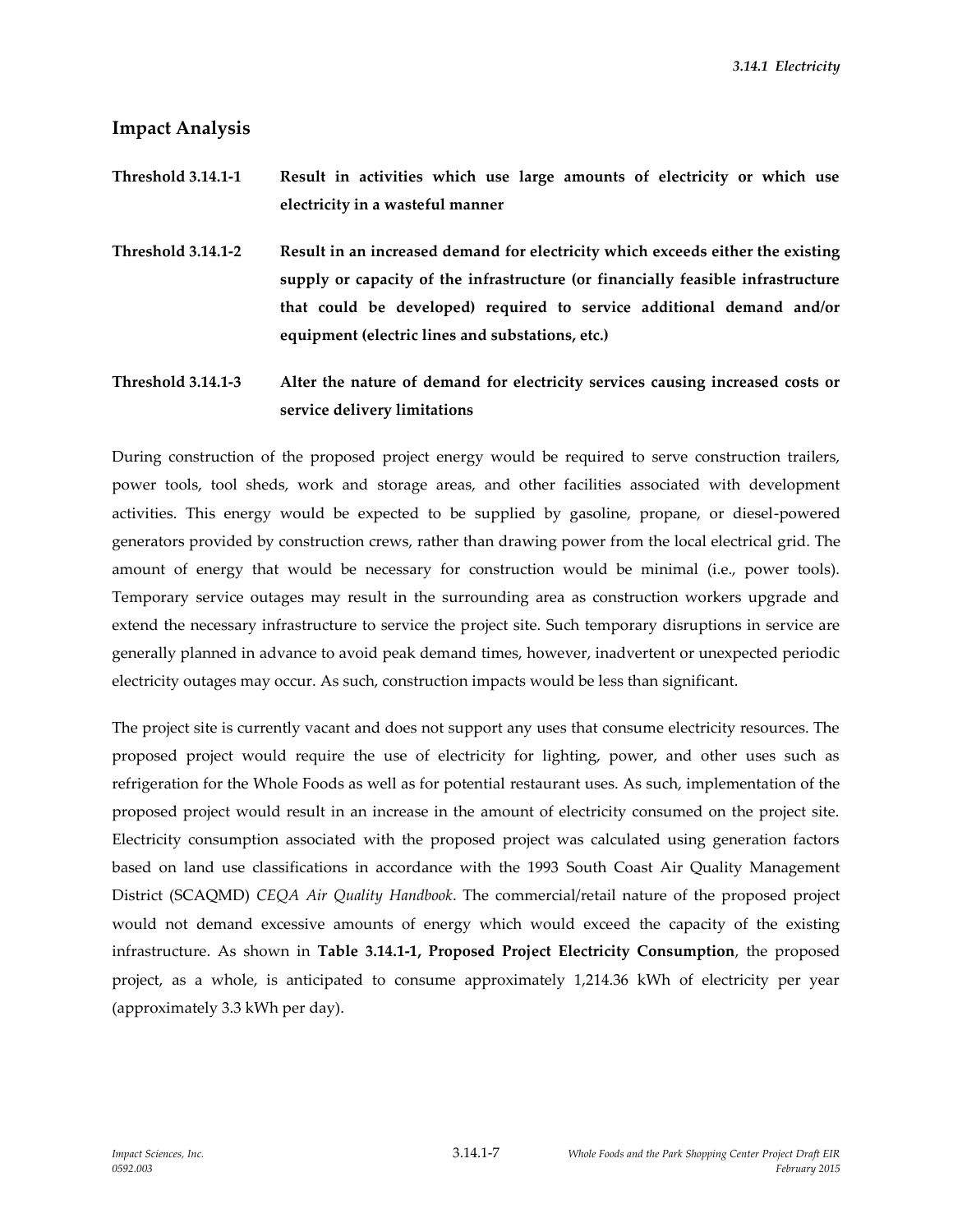|                                                                                                                                                                                                                                                                                                                                                                                      |                      | <b>Consumption Rate</b> | <b>Yearly Consumption</b> |  |  |  |
|--------------------------------------------------------------------------------------------------------------------------------------------------------------------------------------------------------------------------------------------------------------------------------------------------------------------------------------------------------------------------------------|----------------------|-------------------------|---------------------------|--|--|--|
| <b>Building</b>                                                                                                                                                                                                                                                                                                                                                                      | <b>Building Size</b> | (kWh/1,000 sf)          | (kWh)                     |  |  |  |
| Whole Foods                                                                                                                                                                                                                                                                                                                                                                          | 24,549 sf            | 40.69                   | 998.89                    |  |  |  |
| Commercial/Retail <sup>1</sup>                                                                                                                                                                                                                                                                                                                                                       | 13.876 sf            | 12.8                    | 177.61                    |  |  |  |
| Parking Lot                                                                                                                                                                                                                                                                                                                                                                          | $43,225$ sf          | 0.876                   | 37.86                     |  |  |  |
| <b>Total Electricity Consumption</b><br>1,214.36                                                                                                                                                                                                                                                                                                                                     |                      |                         |                           |  |  |  |
| Source: SCAQMD, California Emissions Estimator Model Guide (CalEEMod), Appendix D, Table 8.1, non-<br>historical values                                                                                                                                                                                                                                                              |                      |                         |                           |  |  |  |
| Notes: The City of Malibu is located in climate zone 8                                                                                                                                                                                                                                                                                                                               |                      |                         |                           |  |  |  |
| It should be noted that the Title 24 standards were updated in 2013. The 2013 standards will take effect July 1,<br>2014. The consumption values taken from CalEEMod do not reflect the 2013 standards.<br>Includes Building 1, 2, and 3<br>$\mathbf{1}$<br>Strip Mall electricity consumption was used as a proxy for Commercial/Retail<br>$kWh = kilowatt-hour; sf = square feet.$ |                      |                         |                           |  |  |  |

#### **Table 3.14.1-1 Proposed Project Electricity Consumption**

Based on the estimates provided in **Table 3.14.1-1,** the proposed project would comprise approximately 0.0000001 percent of all electricity delivered by SCE in 2013; however, the electricity estimates provided in **Table 3.14.1-1** are considered to be conservative as they do not factor in the energy efficiency features of the proposed project. These include:

- High efficiency AC equipment
- High efficiency HVAC systems such as variable refrigerant flow
- CFC and HCFC free AC equipment
- Economizer on AC equipment
- Energy recovery/enthalpy wheel
- High efficiency electric motor
- Effective ventilation system and proper air circulation
- Hot water solar heating, where possible
- Use exposed concrete as finished floor where possible
- Cool roof
- Install demonstrated long-term durability
- ENERGY STAR appliances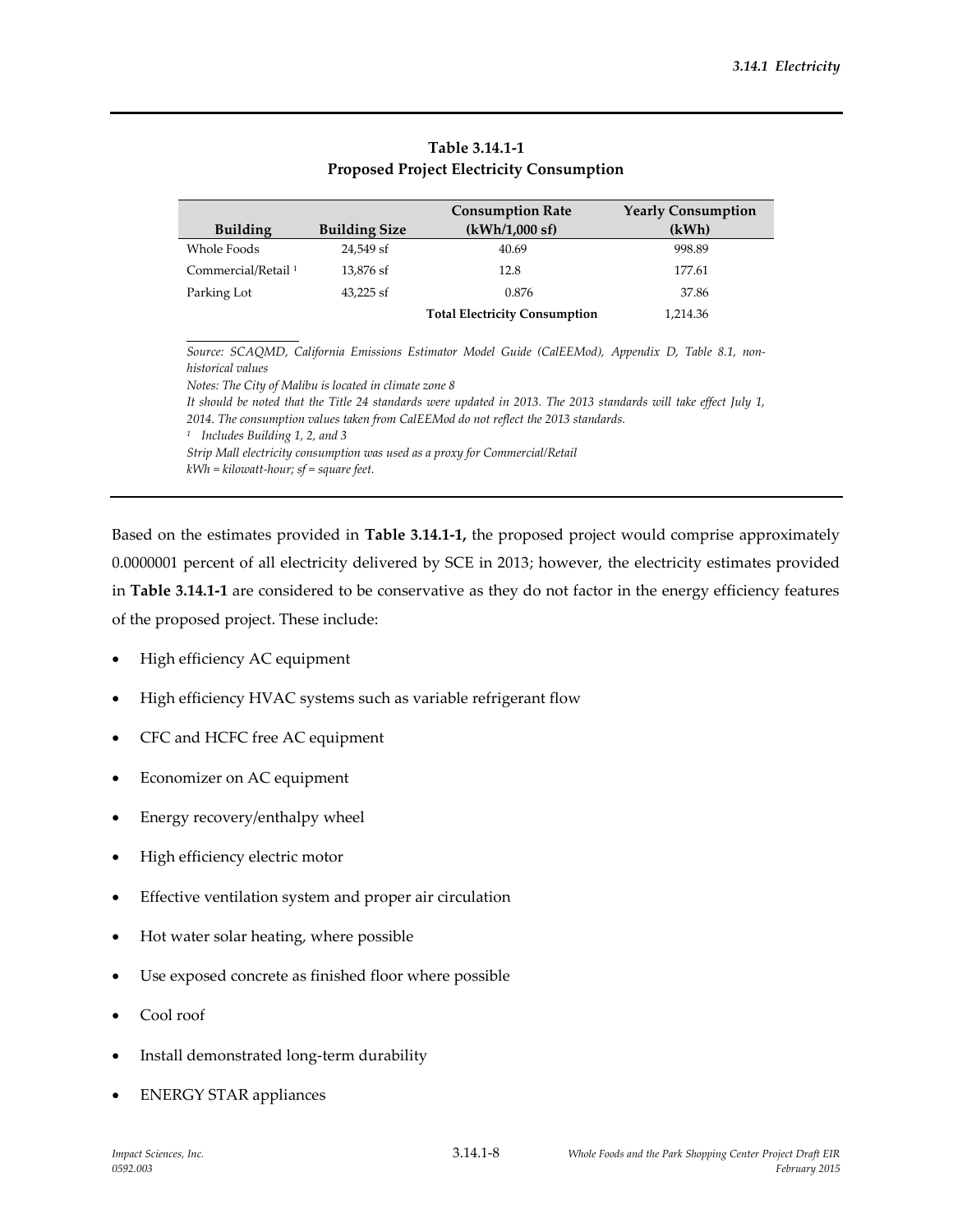- ENERGY STAR windows
- Efficient insulation for envelope, ducts, and piping
- High efficiency filtration
- Provide for future installation of renewable energy systems
- Passive solar design
- Use building materials with recycled content to extent possible
- Use rapidly renewable materials
- Provide narrow floor plates to enable natural ventilation
- Introduce daylight to indoor spaces and reduce artificial lighting
- Provide shading on south and west facing windows
- Provide ceiling fans

Thus, the proposed project would not result in the consumption of significant amounts of electricity, use electricity in a wasteful manner, increase demand for electricity which exceeds either the existing supply or capacity of the infrastructure, or alter the nature of demand for electricity services causing increased costs or service delivery limitations. Impacts would be less than significant.

#### *Mitigation Measures*

No mitigation measures are required.

#### *Residual Impacts*

Impacts would be less than significant.

### **Cumulative Impacts**

Implementation of the proposed project in conjunction with the related projects would further increase the demand for electricity service. As shown in **Table 3.14.1-2, Proposed Project and Related Projects Electricity Consumption**, the total electricity consumed by the related projects and the proposed project would be approximately 2,235,211.8 kWh per year (approximately 6,123.86 kWh per day).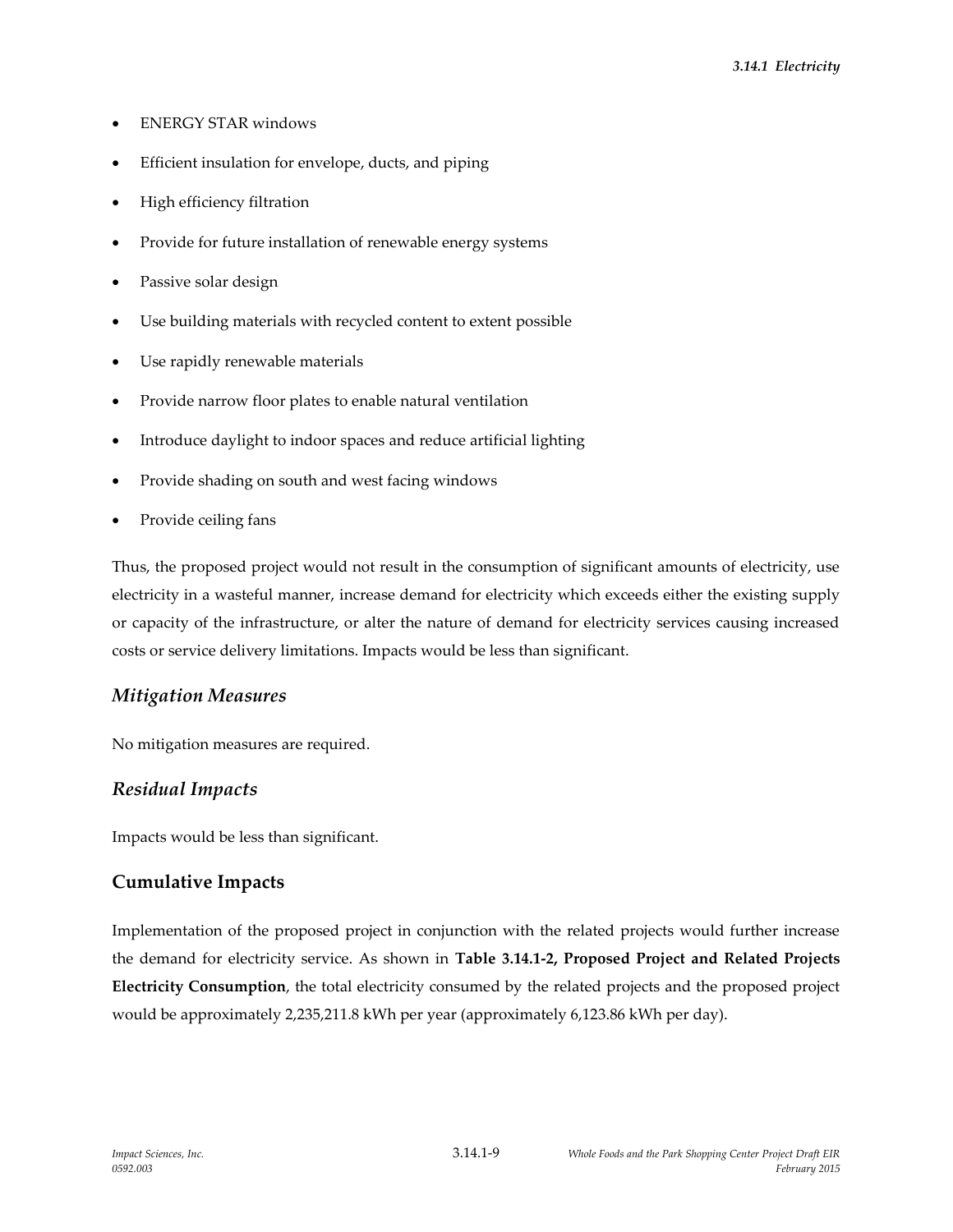|                                 | <b>Consumption Rate</b> |                         |                           |  |
|---------------------------------|-------------------------|-------------------------|---------------------------|--|
|                                 | <b>Building Size</b>    | (kWh/1,000 sf or        | <b>Yearly Consumption</b> |  |
| Land Use                        | (Units/sf)              | kWh/du                  | (kWh)                     |  |
| <b>Residential</b>              |                         |                         |                           |  |
| Single-Family                   | 57 units                | 7,089.66                | 404,110.62                |  |
| Condominium/Townhome            | 40 units                | 4,324.63                | 172,985.2                 |  |
| Restaurant                      | $13,004$ sf             | 39.33                   | 511.44                    |  |
| Hotel                           | 274,936 sf              | 10.09                   | 2,774.10                  |  |
| Commercial/Office <sup>1</sup>  | 68,639 sf               | 15.62                   | 1,072.14                  |  |
| Commercial/Retail <sup>2</sup>  | 81,627 sf               | 12.8                    | 1,044.82                  |  |
| Regional Shopping Center        | 129,423                 | 12.8                    | 1,643,814.4               |  |
| <b>Educational Facilities</b>   |                         |                         |                           |  |
| High School                     | 35,315 sf               | 6.91                    | 244.02                    |  |
| Satellite Junior College Campus | $25,000$ sf             | 14.05                   | 351.25                    |  |
| <b>Public Facilities</b>        |                         |                         |                           |  |
| Fire Station <sup>3</sup>       | 1 unit (6,033 sf)       | 7,089.66                | 7,089.66                  |  |
|                                 |                         | Subtotal                | 2,233,997.5               |  |
|                                 |                         | <b>Proposed Project</b> | 1,214.36                  |  |
|                                 |                         | Total                   | 2,235,211.8               |  |

### **Table 3.14.1-2 Proposed Project and Related Projects Electricity Consumption**

*Source: SCAQMD, California Emissions Estimator Model Guide (CalEEMod), Appendix D, Table 8.1*

*Notes: The City of Malibu is located in climate zone 8*

*It should be noted that the Title 24 standards were updated in 2013. The 2013 standards will take effect July 1, 2014. The consumption values taken from CalEEMod do not reflect the 2013 standards.*

*kWh = Kilowatt Hour, sf = square feet, du = dwelling unit.*

*<sup>1</sup> General Office building consumption was used as a proxy for Commercial/Office*

*<sup>2</sup> Strip Mall electricity consumption was used as a proxy for Commercial/Retail*

*<sup>3</sup> Single-Family electricity consumption was used as a proxy for the Fire Station*

This increase in demand could require the installation of additional service equipment including lines and substations. The construction of any power distribution facilities required in association with any related project may cause limited local short-term impacts in the forms of unavoidable noise, air pollution, and traffic congestion during construction. All new development served by SCE would be required to pay applicable fees assessed by the utility company to provide service to the specific project. Further, SCE would not provide service to new developments if there were not adequate supplies and infrastructure to maintain existing service levels and meet the anticipated demands of the specific development requesting service. In addition, SCE maintains projection demands to ensure minimal disruption (if any) for existing customers and to be able to meet future electricity demands for proposed projects. As all proposed projects which could result in potential electricity impacts would be required to undergo an environmental review process, cumulative impacts would be less than significant.